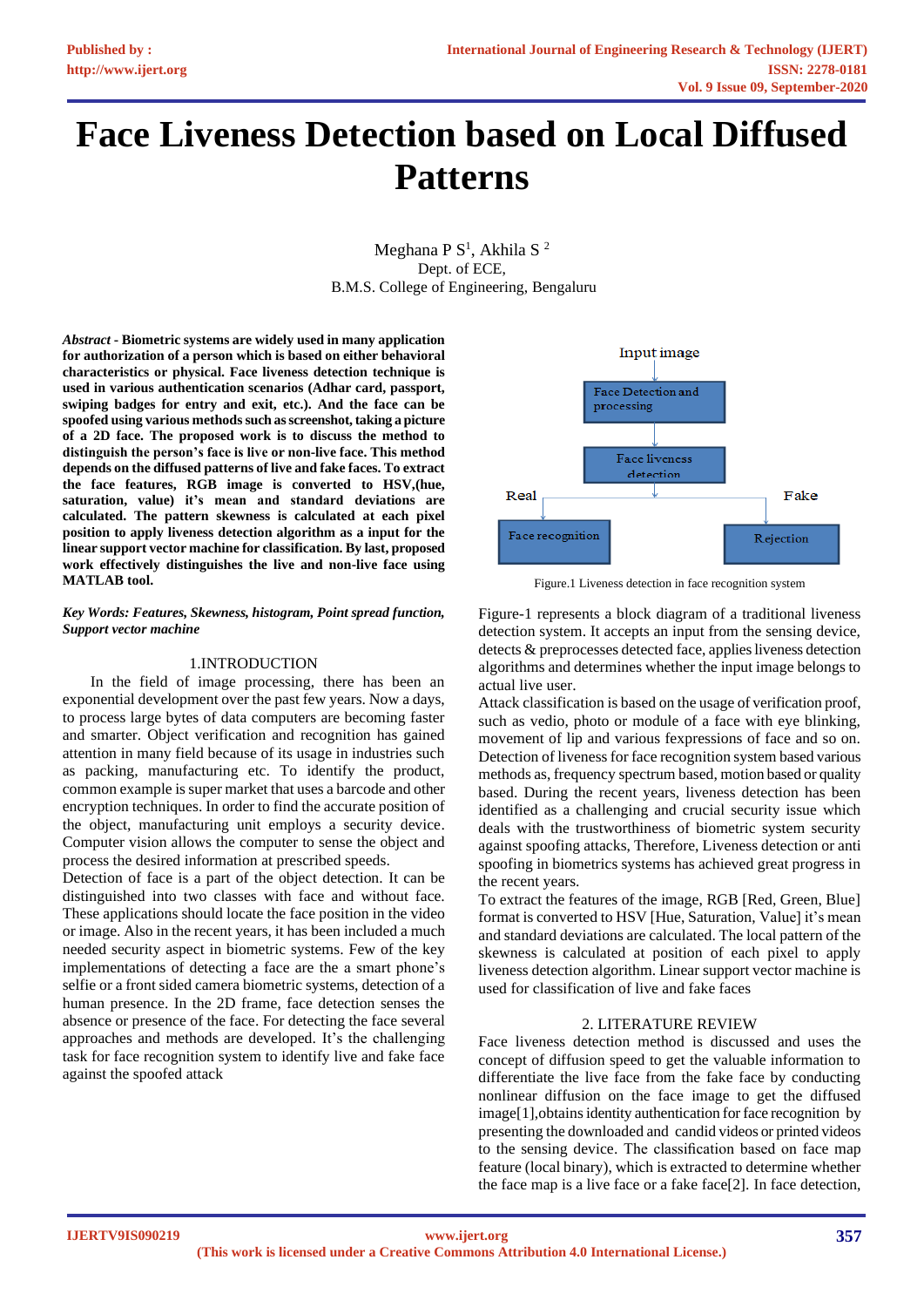an arbitrary image is given, the main objective is to detect upper body, eyes and to finding whether there are any faces in the image[4]. Since, it's a very crucial task for computer systems, the difficulty included with detection of face can also be attributed to many variations in location, view point, illumination, scale, occlusions. Face liveness detection system named IriTrack, iris trajectories are compared to perform detection with the randomly generated patterns. Each module in IriTrack does not require special hardware and is easy to implement on devices. Extensive experimental results demonstrated the effectiveness of IriTrack in fending against video-based spoofing attacks. But efficiency and compatibility of the proposed system is low[5].

### 3. METHODOLOGY

Set of live and fake images and test images obtained by database. Once the input image is taken, face is detected by bounding box. Figure.2 depicts a block diagram of the proposed methodology. The features of the normalized image are extracted using RGB and HSV format. SVM classifier is trained with live and non-live features. Test image is given as input, and its features are compared with SVM classifier features which are already trained. Liveness level is calculated. SVM Decides input image belongs to live face or fake face.



Figure 2: Overall process of the proposed system

The technique depends on the distinction in the illumination characteristics of live and fake face. When light falls on the live face, it reflects randomly in different directions due to its 3D surface (lip, nose, etc.), whereas light reflects uniformly from the planer 2D surface of the fake face such as a photograph, electronic screen. The illumination energies incident on a 2D surface are evenly distributed and hence they diffuse gradually, though those with a live face diffused non-uniformity [2].

#### *3.1 Algorithm for a test image*

First step is to train SVM classifier with different fake and live faces. Once the features are extracted from those image, test image is given as input to determine whether it belongs to live user or non-live user.

Step 1: go to cd .. and give the test image name which has to be checked for classification.

Step 2: Read image with .jpg format

Step 3: Detect a face within a image using bunding box. Liveness detection procedure can be proceeded if and only if face is detected within the box.

Step 4: Convert RGB format to HSV format.

Step 5: Calculate the Means and standard deviation of H,S,V Step 6: Determine the skewness factor using Mean and standard deviation. And find minimum and maximum value of H,S,V

Step 7: calculate the motion blur using PSF function

Step 8: Find the edge of the normalized image e1 and edge of the blur region e2.

Remove blur= sum(e1-e2)/RxC

Step 9: Store the skewness values of normalized image and concatenate. Find out the histogram values of normalized image (H)

Step 10: Compare the histogram values of normalized image, if the feature is same increment out else increment out1. Out is considered as positive features belongs to live face out1 is considered as negative features.

Step 11: Store all the values in QF.

Step 12: compare stored values with trained image values, if the outfuse is -1 then it is live face else fake face.

## **4. Implementation and results**

Figure.3, Shows the image set from the internet datbase. It consists of live and fake faces which are used to train the SVM classifer. Each test image is given with different name to check whether face belongs to live or fake face.



Figure.3 Image set from internet database

Fig 4.1a and 4.2b shows the detected face within bounding box, cropped face and normalized image for the given input image. Classified as live face and non live face,[ outfuse =out x out1  $=$ -1 (live face)] [outfuse  $=$ out x out1 [fake face]. 5.1a and 5.1b shows the histogram of the normalized image.

The horizontal or the x axis of the histogram [graph](https://en.wikipedia.org/wiki/Graphics) indicates the intensity value, while the total number of pixels are represented by the vertical or y axis at that intensity in particular. At the horizontal axis of left side represents the dark areas, the middle of the graph values represents mid-tone values and light areas are represented by the light areas. Therefore, a very dark image in the histogram will be having most of its points of data are on the center and left side of the graph.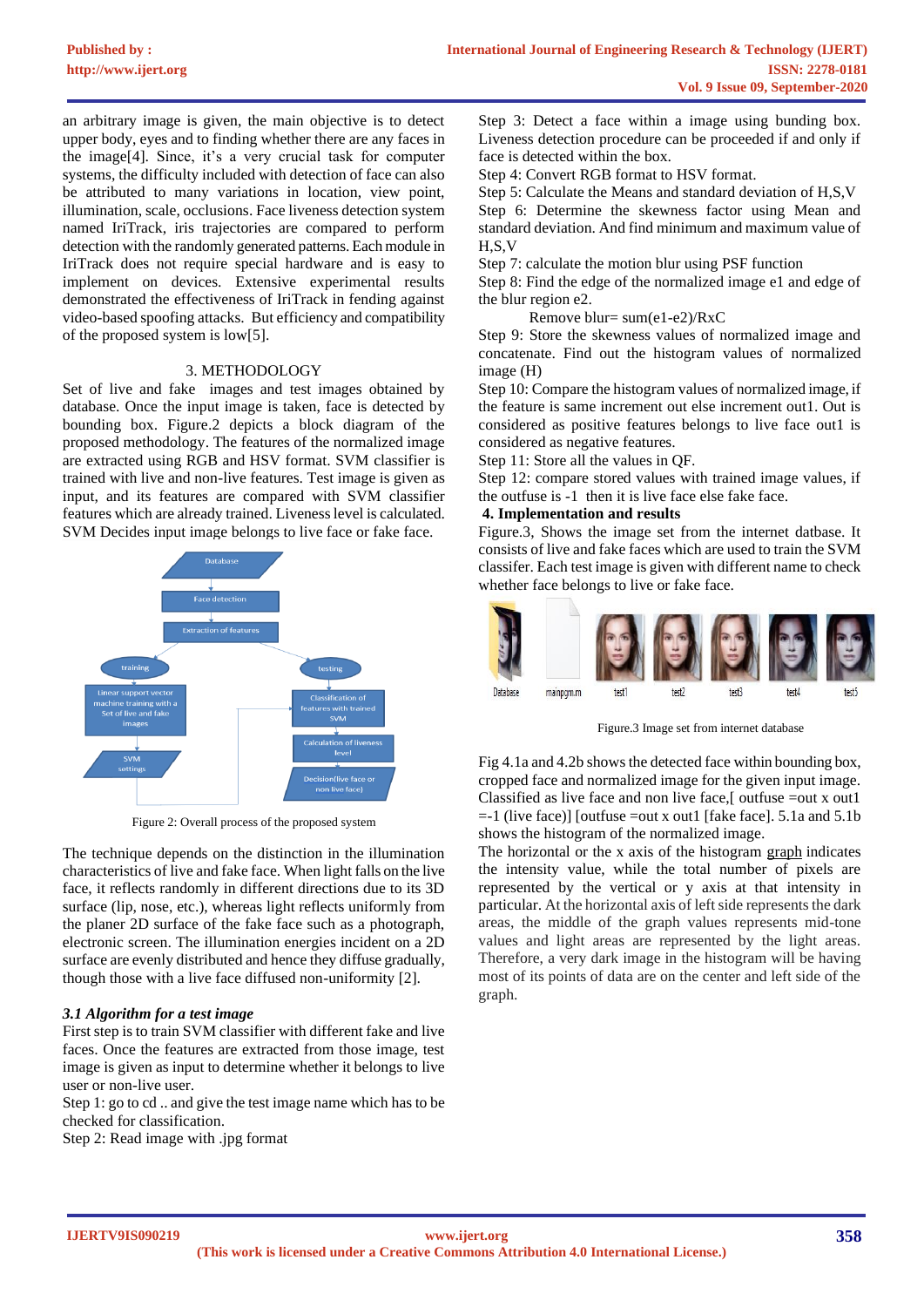# **[Published by :](www.ijert.org)**





#### 5. CONCLUSION AND FUTURE WORK

 In the identity authentication system face recognition plays an important role.In the image processing field vision of machine is a powerful tool and it is the key component to overcome many of the difficulties to obtain the mathematical equation and model of live photos and spoofed images. This carries on the study of facial feature detection based on different local patterns and it's skewness.Approached for sppofing detection based on texture of patterns that distingushes the real face from non live ones.Inspired by the image quality assessment and from differences in reflection of light. Indeed, prints of face significantly contains quality of printing defects this can be very well detected by the use of texture patterns. Also, prints and faces reflects light in various ways since face is 3D object where as photograph could be seen as a plane rigid object. It causes specular shades and reflections. In the proposed approched local patterns are encoded to enhanced feature histogram and skewness values.The result is fed to SVM classifier to determine live or spoofed face.Experiments on the photos taken handy and publicly available databse containing face showed excellent results.Proposed approch is robust, computationally fast and doesn't require user involvement and can also be used for face recognition. This work has been performed within the MATLAB R2018a. It can be believed in future this approach can also be extended for detecting spoof attack using 3D models or masks since skin has very particular, live and non live face skewness and histogram values differs.

#### REFERENCES

- [1] Gautam Pallavi.,Jayash Kumar Sharma., "Face Liveness Detection using Local Diffused Patterns" International Journal of Computer Applications (0975 – 8887) Volume 149 – No.4, September 2016
- [2] Xiaolei Liu., Wei Liu., "Face Liveness Detection Based on Enhanced Local Binary Patterns".2017 Chinese Automation Congress (CAC), 978- 15386-3524
- [3] Bahajathul Fathema., Alamuri Dedeepya Lakshmi., Bandlamudi Ravali., Raja Rajeswari Dokku., "Real Time Face Detection Using Matlab". International Journal of Engineering Research & Technology (IJERT)Vol. 7 Issue 02, February-2018
- [4] Chun-Hsiao Yeh ., Herng-Hua Chang "Face Liveness Detection Based on Perceptual Image Quality Assessment Features with Multi-scale Analysis" 2018 IEEE Winter Conference on Applications of Computer Vision. 978-1-5386-4886-5
- [5] Meng Shen, Zelin Liao, Liehuang Zhu, Rashid Mijumbi, Xiaojiang Du, and Jiankun Hu "IriTrack: Liveness Detection Using Irises Tracking for Preventing Face Spoofing Attacks" IEEE 8 oct 2018